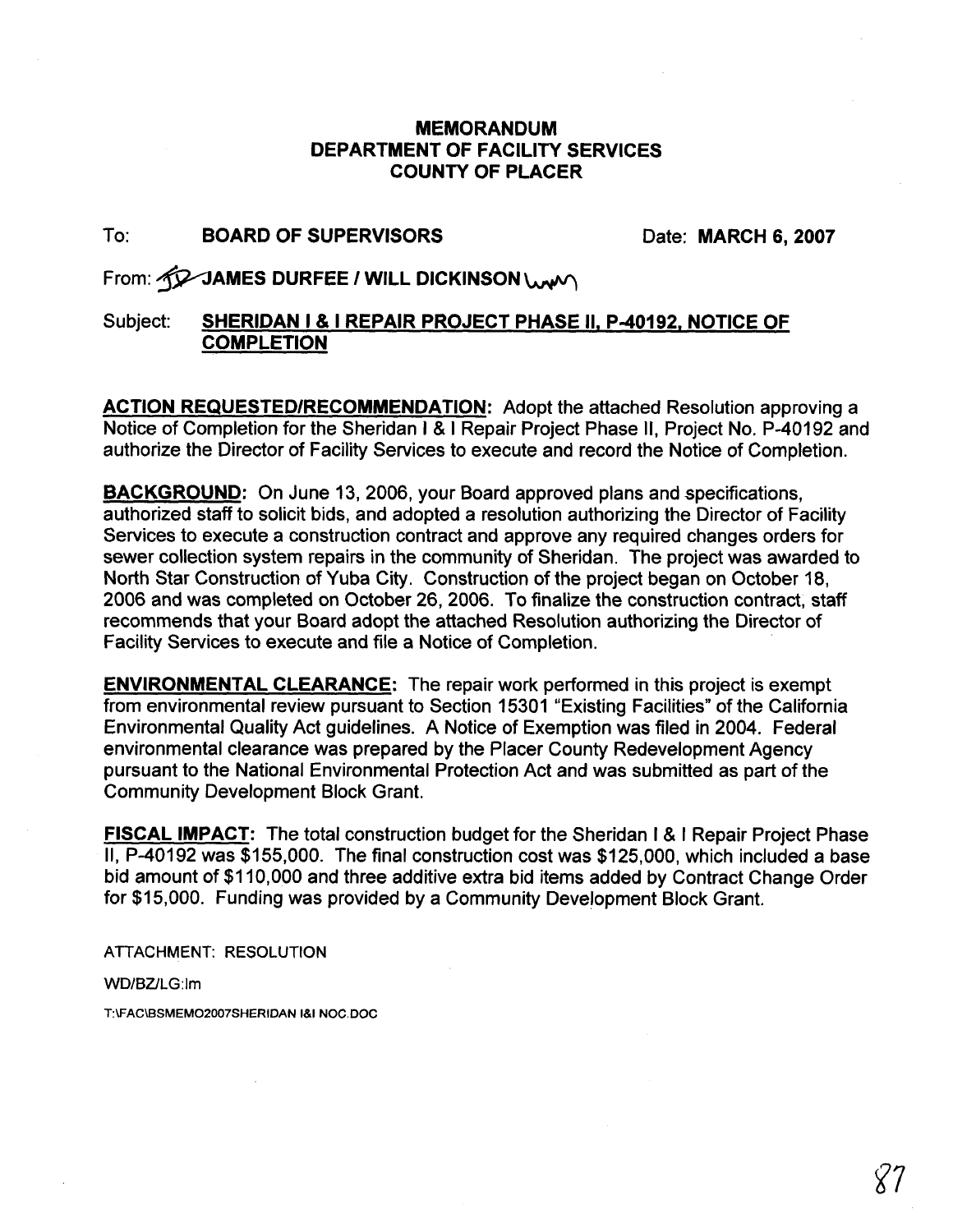# **Before the Board of Supervisors County of Placer, State of California**

In the matter of: A RESOLUTION APPROVING **AND AUTHORIZING THE DIRECTOR OF FACILITY SERVICES TO EXECUTE AND RECORD THE NOTICE OF COMPLETION FOR THE SHERIDAN I** & **I REPAIR PROJECT PHASE II, PROJECT NO. P-40192** 

| <b>Resol</b>   |  |  |
|----------------|--|--|
| Ord.           |  |  |
| <b>Reading</b> |  |  |

The following **RESOLUTION** was duly passed by the Board of Supervisors of the County of Placer at a regular meeting held , by the following vote on roll call:

Ayes:

Noes:

Absent:

Signed and approved by me after its passage.

Chairman Board of Supervisors

Attest: Clerk of said Board

**BE IT RESOLVED** by the Board of Supervisors, County of Placer, State of California, that the attached Notice of Completion for the Sheridan I & I Repair Project Phase II, Project No. P-40192, is hereby approved; and

**BE IT FURTHER RESOLVED** that the Director of Facility Services is hereby authorized to execute said Notice of Completion on behalf of the Board of Supervisors and the County of Placer and cause the same to be recorded.

ATTACHMENTS: NOTICE OF COMPLETION SUPPLEMENTAL INFORMATION SHEET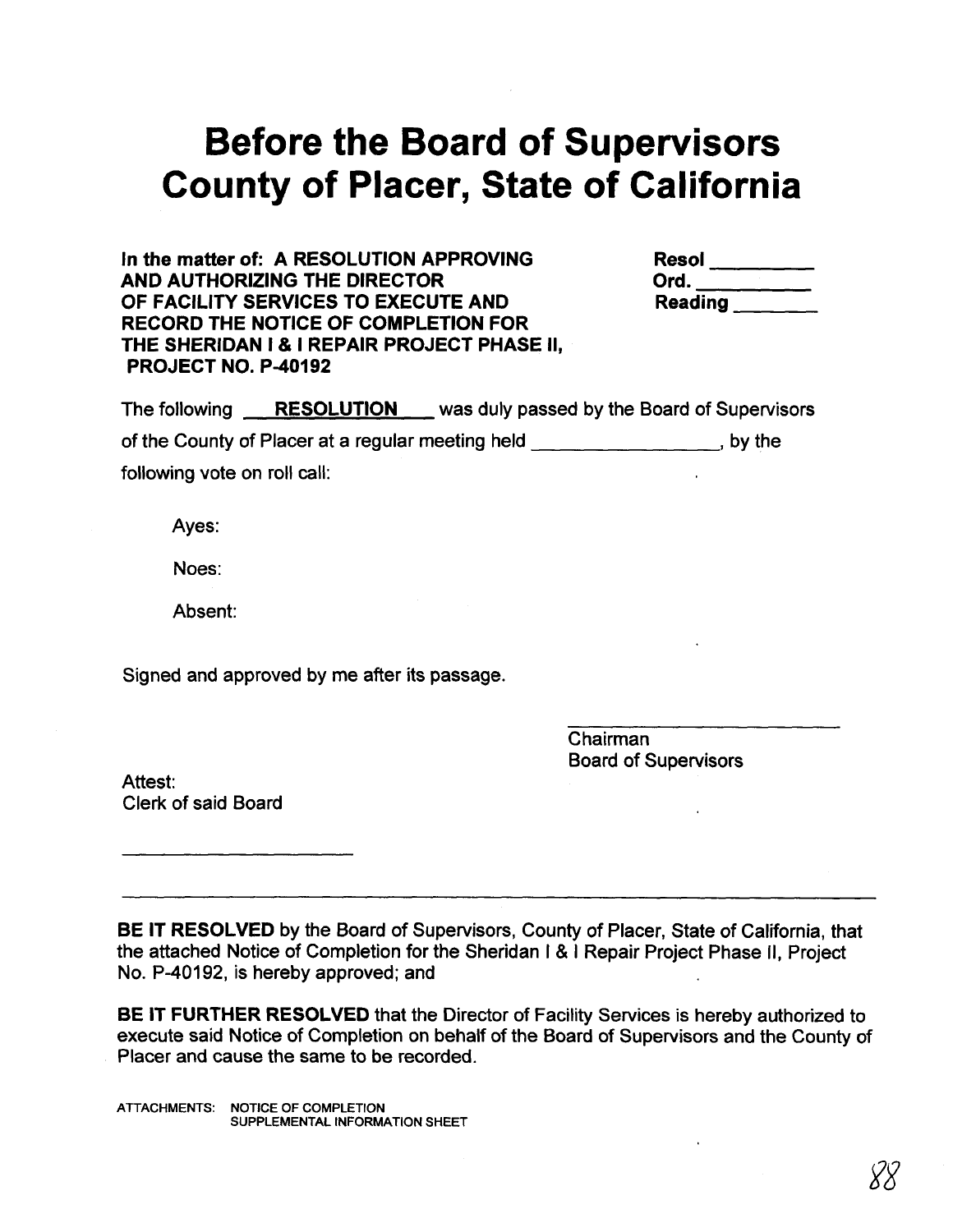Recording requested by: FACILITY SERVICES /Environmental Engineering When recorded return to: Laura Miller Placer County Dept of Facility Services 1 1476 C Ave. Auburn CA 95603

Title: NOTICE OF COMPLETION<br>(RES. NO. ) (RES. NO. **1** 

#### Project Name: Sheridan I & I Repair Project Phase 11, P-40192

NOTICE IS HEREBY GIVEN, pursuant to California Civil Code Section 3093, that the following Contractor, to wit:

#### North Star Construction 1282 Stabler Lane #630-206 Yuba City, CA 95993

performed and completed, for the County of Placer, State of California, the following contract, structure or work of improvement, to wit:

Sheridan Inflow and Infiltration Repairs Project Phase II, Project No P-40192, The sewer repairs were performed within the public right of way in the County of Placer.

Location of work: Community of Sheridan sewer collection system

The property is owned by the County of Placer in fee. Said work was accepted on March 6, 2007.

Executed this day of 2007, at Auburn, California. I declare under penalty of perjury that the foregoing is true and correct.

> JAMES DURFEE, DIRECTOR DEPARTMENT OF FACILITY SERVICES COUNTY OF PLACER

#### STATE OF CALIFORNIA  $)$ ss COUNTY OF PLACER )

On **before me Deirdre Belding, Notary Public, personally** appeared , personally known to me to be the person whose name is subscribed to the within instrument and acknowledged to me that he executed the same in his authorized capacity, and that by his signature on the instrument the person or the entity upon behalf of which the person acted, executed the instrument.

WITNESS my hand and official seal.

Deirdre Belding